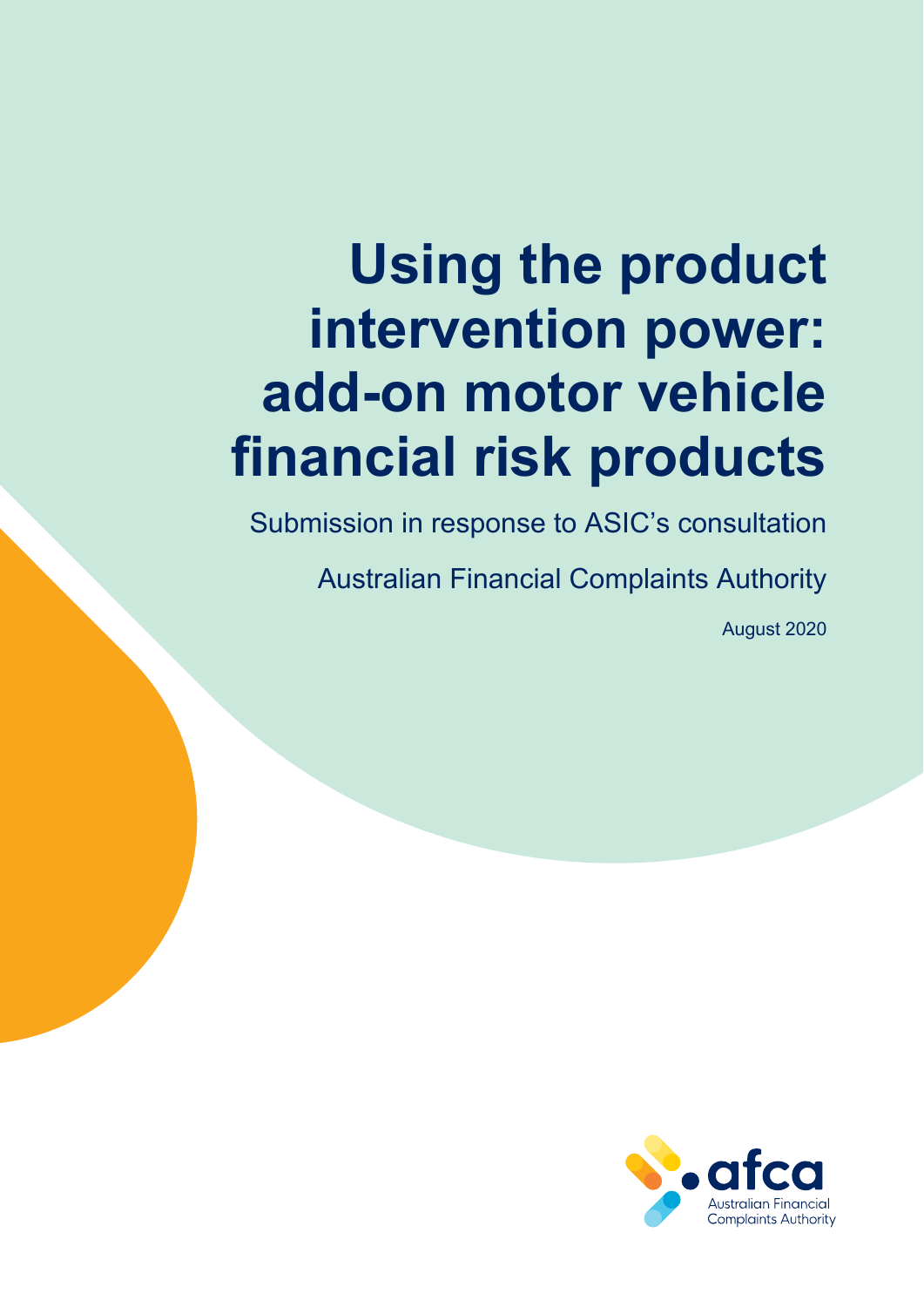# Contents

|                | AFCA's related submission – Reforms to the sale of add-on insurance products2 |  |
|----------------|-------------------------------------------------------------------------------|--|
| $\mathbf 1$    |                                                                               |  |
|                |                                                                               |  |
|                |                                                                               |  |
| $\mathbf{2}$   |                                                                               |  |
|                |                                                                               |  |
|                |                                                                               |  |
|                |                                                                               |  |
|                |                                                                               |  |
| 3 <sup>7</sup> |                                                                               |  |
|                |                                                                               |  |
|                |                                                                               |  |
|                |                                                                               |  |
|                |                                                                               |  |

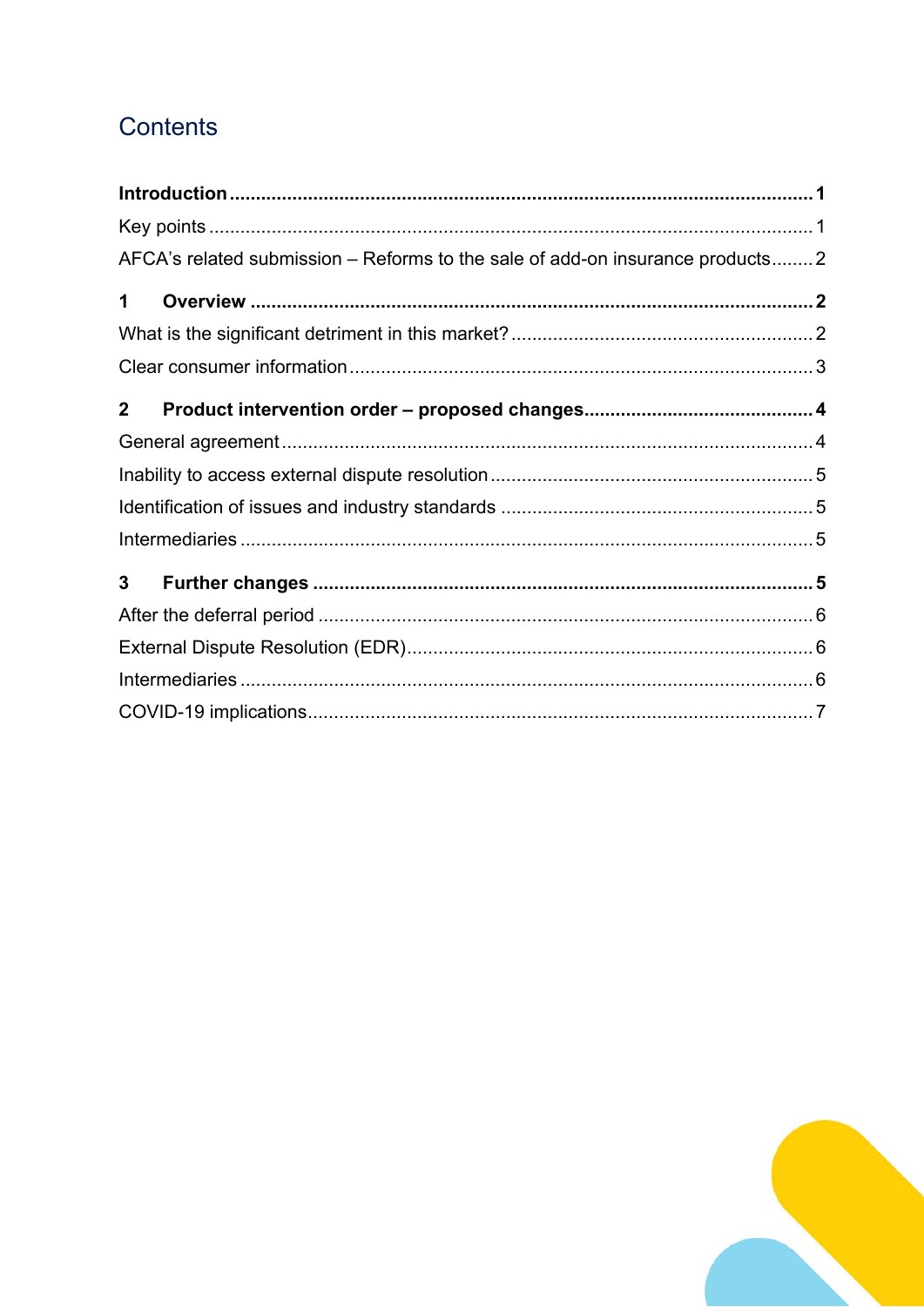# <span id="page-2-0"></span>**Introduction**

The Australian Financial Complaints Authority (AFCA) is the independent external dispute resolution (EDR) scheme for the financial sector.

AFCA's purpose is to provide fair, independent and effective solutions for financial disputes. It does this not only by providing fair dispute resolution services, but also by working with financial firms to improve their processes and industry standards of service, thereby minimising disputes.

In addition to providing solutions for financial disputes, AFCA has responsibilities<sup>1</sup> to identify, resolve and report on systemic issues and to notify the Australian Securities and Investments Commission (ASIC), and other regulators, of serious contraventions of the law. More broadly, AFCA plays a key role in restoring trust in the financial services sector.

AFCA welcomes the opportunity to provide a submission<sup>2</sup> in response to ASIC's proposed use of its product intervention powers to address significant consumer detriment from the sale of add-on motor vehicle financial risk products (the add-on products).

# **Key points**

In response to ASIC's consultation paper<sup>3</sup>, the key points in our submission are:

- AFCA strongly welcomes and supports ASIC's proposal to make a product intervention order by legislative instrument that provides critical protections to consumers in relation to the way the add-on products are sold. These protections include a four-day period (deferral period) for consumers to consider whether to buy the add-on product and restricting product issuers or intermediaries from contacting consumers during the deferral period.
- Similar to detriment caused by consumer credit insurance, AFCA has seen instances where add-on products were sold to consumers who:
	- > were ineligible for the cover (and only informed of this at the point of claim)
	- > received little to no benefit from the add-on products
	- > were unaware they were sold the products or about the products' purpose.
- We also believe that all consumers purchasing add-on and warranty products should have access to fair, independent external dispute resolution for complaints

<sup>1</sup> <sup>1</sup> Refer to Part C, Reporting Requirements, of [ASIC Regulatory Guide 267:](https://download.asic.gov.au/media/5716695/rg267-published-20-june-2018-20200730.pdf) Oversight of the Australian Financial Complaints *Authority.*<br><sup>2</sup> This submission has been prepared by the staff of AFCA and does not necessarily represent the views of individual directors of

AFCA.

<sup>3</sup> [ASIC Consultation Paper,](https://asic.gov.au/about-asic/news-centre/find-a-media-release/2020-releases/20-179mr-asic-consults-on-proposed-product-intervention-order-for-the-sale-of-add-on-motor-vehicle-financial-risk-products/) *Using the product intervention power: Add-on Motor Vehicle Financial Risk Products*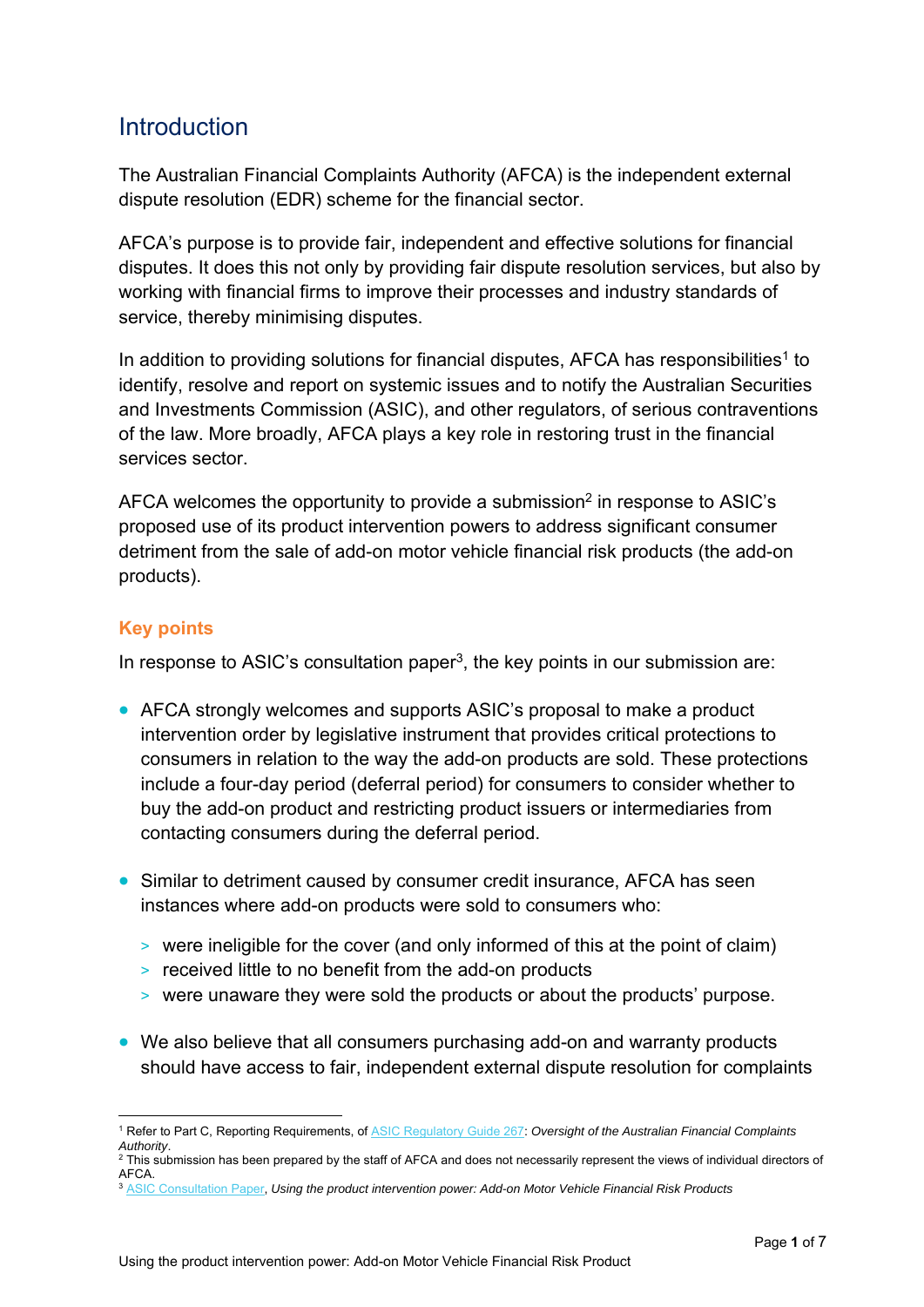<span id="page-3-0"></span>about these products or their sale. Therefore, we believe all product issuers should be required to hold AFCA membership and be responsible for intermediaries' conduct, if the intermediary is an authorised representative.

# **AFCA's related submission – Reforms to the sale of add-on insurance products**

ASIC confirms that its proposed product intervention order complements the proposed industry-wide deferral sales model for add-on insurance, to be implemented as part of the Government's response to the Financial Services Royal Commission (recommendation 4.3).

In response to the Government's consultation in September 2019 about its proposed *reforms to the sale of add-on insurance products*4, AFCA provided a submission on 9 October 20195. In our submission AFCA's Chief Executive Officer and Chief Ombudsman, Mr David Locke confirmed that AFCA welcomed and supported the proposed reforms. Whilst AFCA considered that the unsolicited sale of financial products should be prohibited, AFCA affirmed its support for measures to implement an industry-wide deferral sales model for add-on insurance products.

In AFCA's experience, the sale of add-on insurance products, particularly when they are sold at the same time that a primary product is acquired, increases the opportunity for a financial firm or their associates to take unfair advantage of, or exert undue influence over a consumer. In our October 2019 submission, AFCA highlighted that this significantly increases the likelihood of a consumer being sold an insurance product that doesn't meet their needs or offers little to no value for them.

# 1 Overview

ASIC is consulting on its proposal to exercise its product intervention power to address significant consumer detriment caused by the sale of add-on insurance and warranty products sold with motor vehicles.

# **What is the significant detriment in this market?**

We understand that ASIC's proposed product intervention follows on from its consultation paper 294 (CP 294) *The sale of add-on insurance and warranties through caryard intermediaries6.* Amongst other things, CP 294 provided a summary of key findings from ASIC's reviews of add-on insurance. We note that the key findings included:

 Many consumers were actively sold and sometimes pressured to buy add-on insurance products both through explicit sales techniques and how the sales process was structured, even though consumers had not requested insurance.

 4 The Australian Government, the Treasury, *[Reforms to the sale of add-on insurance products](https://treasury.gov.au/consultation/c2019-t408984)*.

<sup>&</sup>lt;sup>5</sup> AFCA letter to Treasury - Reforms to the sale of add-on insurance products (9 October 2019)

 $<sup>6</sup>$  The sale of add-on insurance and warranties through caryard intermediaries</sup>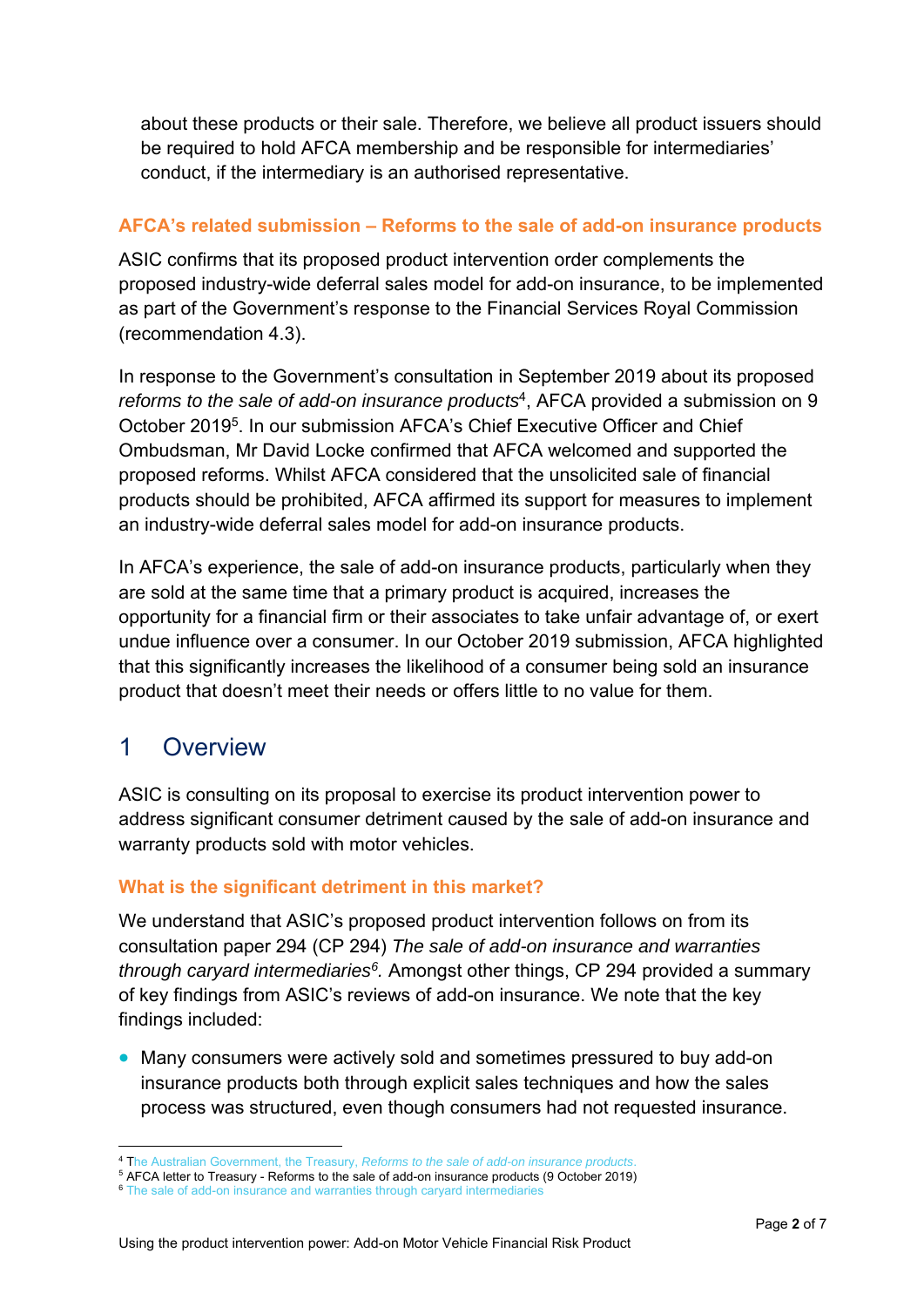- <span id="page-4-0"></span> Many consumers had very poor recollection of which policies they had purchased, how much each policy cost and what it covered.
- Consumers received low claim payouts relative to premiums: over a three-year period \$144 million was paid in claims compared to \$1.6 billion received in premiums (or less than 9 cents in the dollar).
- Car dealers earned \$602.2 million in commissions, or four times more than consumers received in claims.
- Many add-on products were poorly designed, with consumers often paying for cover they did not need or would not be eligible to claim for.

# **Clear consumer information**

In response to ASIC's consultation paper, the Legal Aid Commission of NSW (Legal Aid NSW) said that the deferral sales model is only one component in improving consumer outcomes in the add-on insurance industry. Another key component is improving consumer understanding of, and engagement with, their decisions about add-on insurance. To achieve this, Legal Aid NSW highlighted that interactive and meaningful communication with consumers about the cost, coverage and value of add-on insurance is essential.<sup>7</sup>

AFCA agrees with Legal Aid NSW. It is critical that consumers are provided with clear information to understand the type of add-on product they are presented with, including whether the product may provide benefit, and in what circumstances.

# **Online consumer roadmap**

ASIC confirms that as part of the deferral sales model, an online portal (online consumer roadmap) will be made available, by which the client can choose to:

- apply for or acquire a product
- decline to apply for or acquire a product
- request further information about a product,

where those choices are presented to the client in a way that does not highlight one choice over another.

ASIC's product intervention order outlines the information that must be disclosed or made available through the online consumer roadmap, prior to the client being permitted to use the online portal. We agree with the four compulsory disclosures ASIC has included. Given, however, the issues identified with add-on products, it is

<sup>&</sup>lt;u>.</u> <sup>7</sup> [Legal Aid Commission o NSW submission October 2017](https://download.asic.gov.au/media/4580577/legal-aid-nsw-cp294-submission.pdf)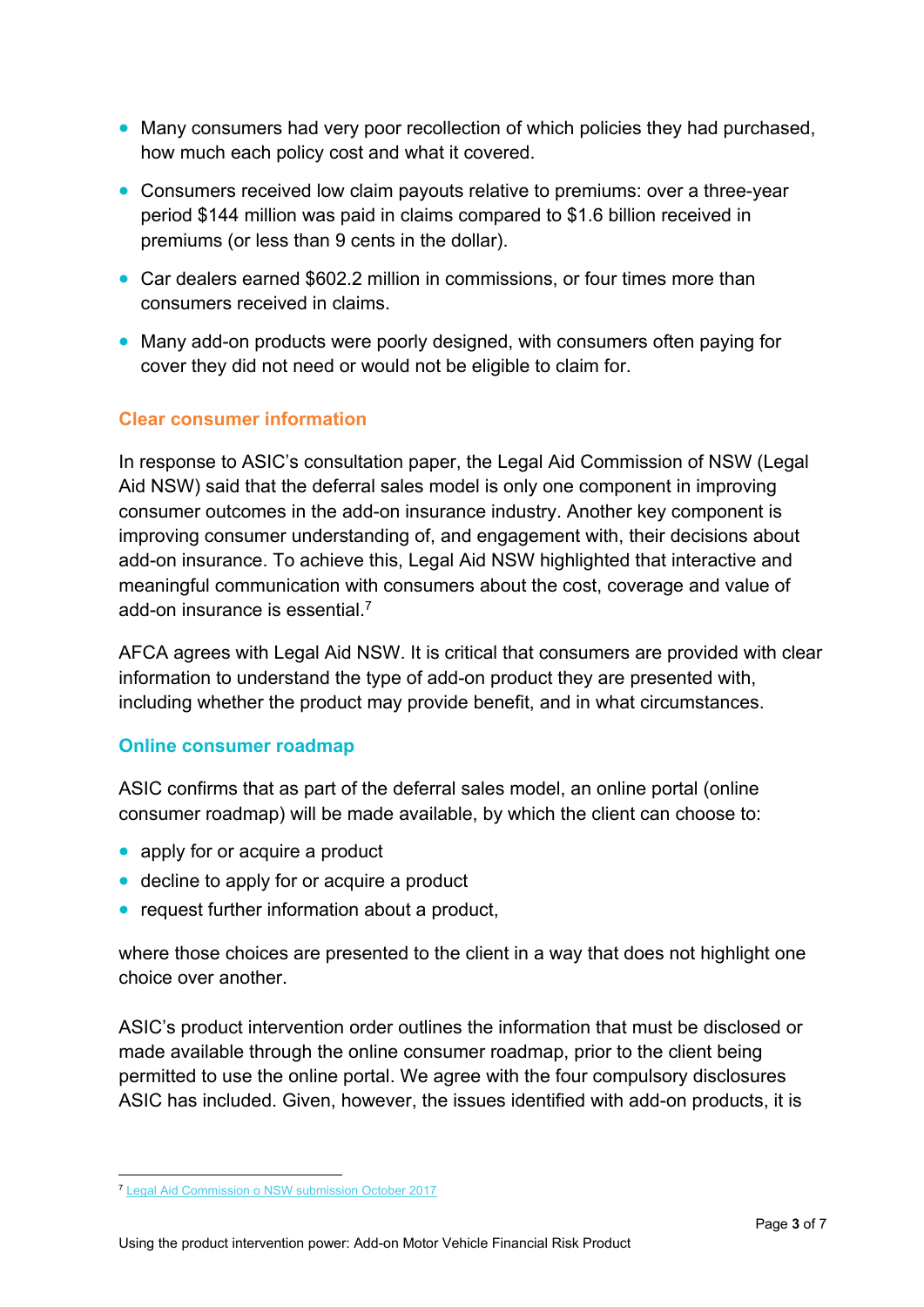<span id="page-5-0"></span>critical that comparable and complete information about the costs, risks and benefits of the products are provided as part of the online consumer roadmap.

We believe that at a minimum, this information should include:

- the total premiums for an add-on contract, including for different cover levels within a particular product
- the significant features and benefits, significant and unusual exclusions or limitations, and cross-references to the relevant policy document provisions
- $\bullet$  the duration of the policy
- Commission disclosure
- the product claims ratio (with information to consumers to explain that this may be an indicator about the value of the policy)
- notice that the product is optional and not compulsory
- the potential for duplicate cover and an explanation (i.e. Gap vs agreed value/new car replacement policies, LPI vs IP policies the consumer may have)
- whether the add-on product is sold by other distributors

The combination of information being provided to consumers in a clear and concise way that allows for the comparison of products, and the deferral sales model itself, will provide consumers with opportunity to review their options prior to purchase, in the same way other products are considered.

# 2 Product intervention order – proposed changes

 Q1 Please summarise your views on any of the changes made to the revised draft product intervention order, including whether the changes would be more or less effective in addressing the significant consumer detriment previously identified by ASIC, including in CP 324. Please explain the reasons for your position.

#### **General agreement**

AFCA has considered the proposed changes to the product intervention order, since ASIC's initial consultation in October 2019. We generally agree that these changes provide greater clarity about the specific prohibitions implemented by the order.

Our feedback on these changes is provided with a view to ensuring the product intervention order operates as effectively and efficiently as possible.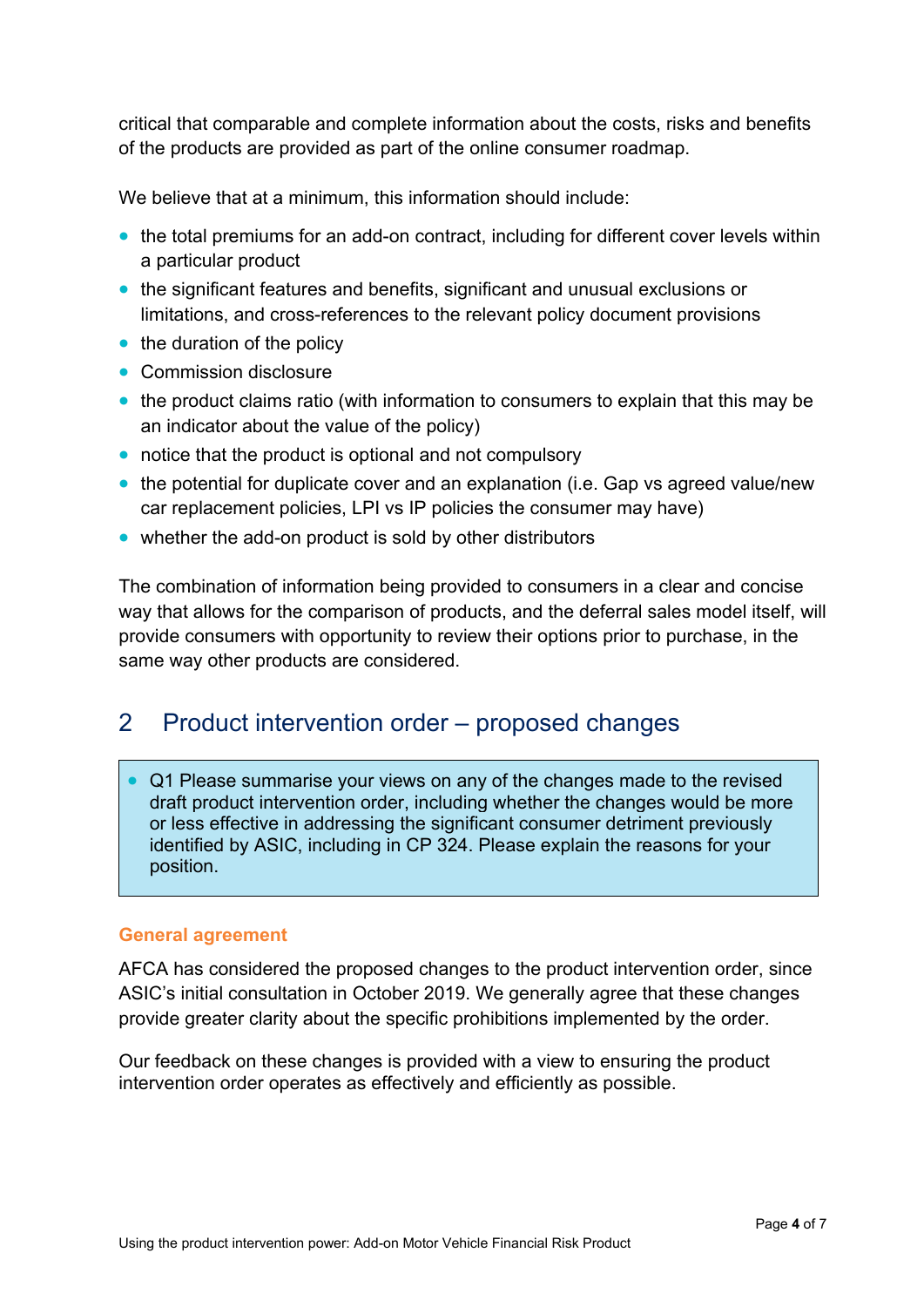## <span id="page-6-0"></span>**Inability to access external dispute resolution**

AFCA in principle supports ASIC's proposal that for each warranty product that intermediaries are permitted to make available through the online portal, and for which the product issuer is not a member of AFCA, it must provide:

*a prominent statement that the client has no right to make a complaint to AFCA about the warranty product.* 

However, AFCA considers that part of the protections should ensure consumers of these products have access to free and independent EDR.

This means that the product issuers should at least be an AFCA member. For intermediaries involved in the sale and/or distribution of the product, they should also be AFCA members if an AFCA member is not responsible for their conduct.

Otherwise, it creates a gap in the extent of protections consumers will have. This will enhance confusion and mistrust as it will be unclear why some product issuers and/or intermediaries are subject to AFCA and some are not.

## **Identification of issues and industry standards**

AFCA's responsibilities include identifying, resolving and reporting systemic issues and notifying ASIC and other regulators of serious contraventions of the law.

Therefore, if a consumer is unable to access our service, the ability for AFCA to identify broader systemic conduct and to work with organisations to address these issues is reduced.

#### **Intermediaries**

AFCA strongly believes that all entities who offer or facilitate the sale of add-on or extended warranty products to consumers should be held to appropriate standards. We believe that consumers should have the right to expect that intermediaries will not make available to them a product or option of cover through the 'online consumer roadmap', that the intermediary believes falls within an 'unsuitable class'.

We therefore strongly advocate against the removal of section (2)(a) and (2)(b) titled 'The Intermediary'. AFCA can see no benefit to consumers or improvements to industry standards for this previously included section, to be removed.

# 3 Further changes

Q2 Do you consider that any further changes should be made to the revised draft order before ASIC proceeds to a final decision on whether to exercise the product intervention power?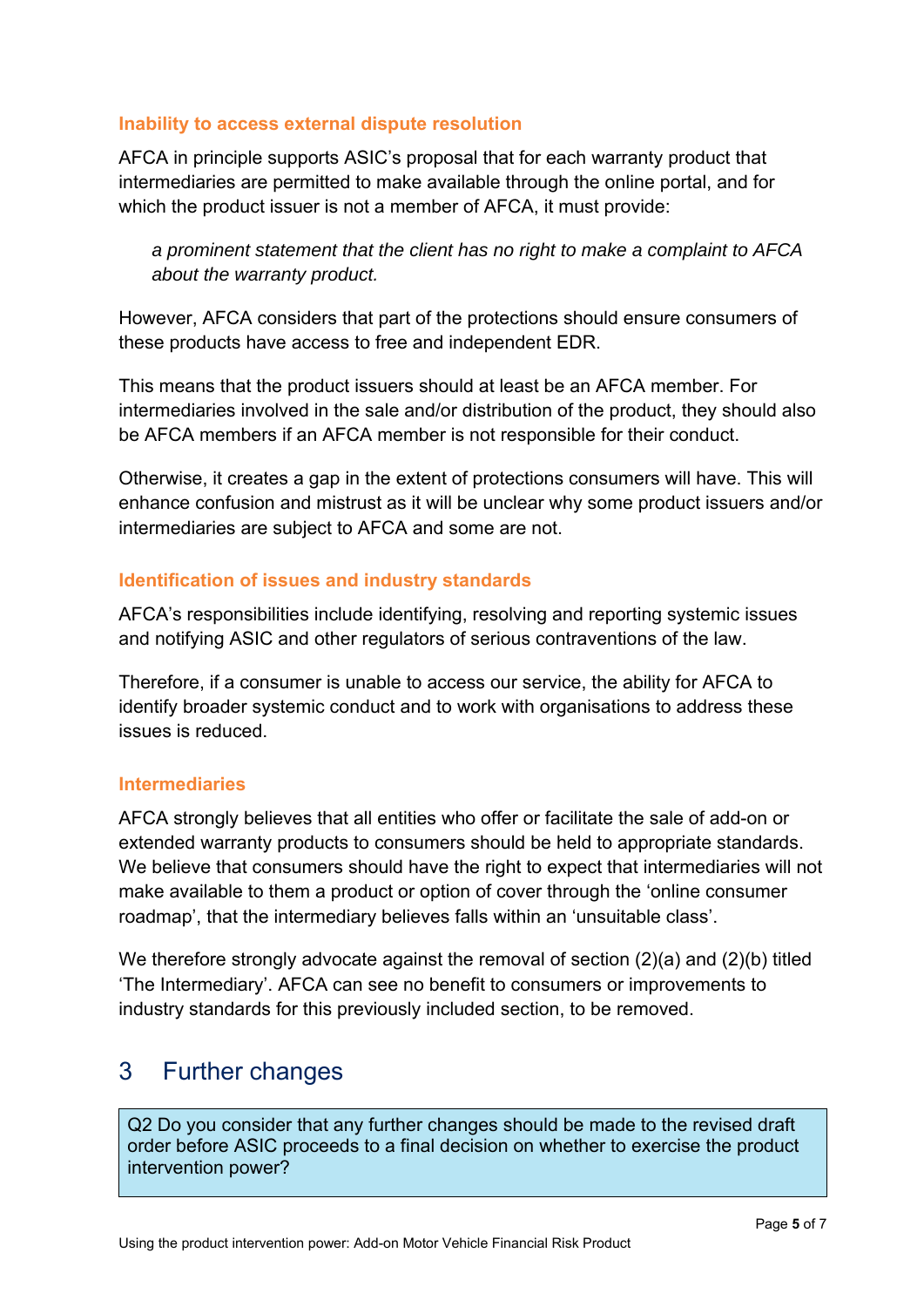# <span id="page-7-0"></span>**After the deferral period**

AFCA notes that product issuers and intermediaries are not permitted to contact consumers about the add-on products, during the deferral period. We believe that instruction about conduct after that period would be useful.

We are concerned that if a consumer elects not to purchase a product within the deferral period, they may be contacted again after this period and pressure sales conduct similar to what is being restricted, may occur. We would support the inclusion of information about appropriate conduct after the initial deferral period, to ensure consumer detriment is removed, not deferred.

We believe that the added protections may include that product issuers or intermediaries are not permitted to follow up consumers after the deferral period. Any contact should be initiated by the consumer.

## **External Dispute Resolution (EDR)**

As outlined above, all consumers who purchase the add-on products should have access to EDR, to raise any issues about the products they were sold or about the sale itself. It would be an unsound consumer outcome if consumers' access to EDR was restricted due to the product issuer not being an AFCA member and the intermediary not being a member, and an AFCA member is not responsible for their conduct.

 Q3 Do you consider there is a significant risk of avoidance of the revised draft order as a result of any changes made by ASIC? If so, should ASIC introduce additional measures to address that risk?

As outlined above, we believe further information should be included in the order, about appropriate conduct after the deferral period ends.

#### **Intermediaries**

We believe that if the online consumer roadmap definition is not more prescriptive about what product information must be provided prior to sale, the potential risk of avoidance is that intermediaries may continue to use pressure sales tactics to encourage purchase of the products.

We again highlight that if there is no accountability on intermediaries identifying an unsuitable class, there is a risk that consumers will be sold products unsuitable to their needs, especially if an intermediary engages in pressure sales tactics when selling the primary product.